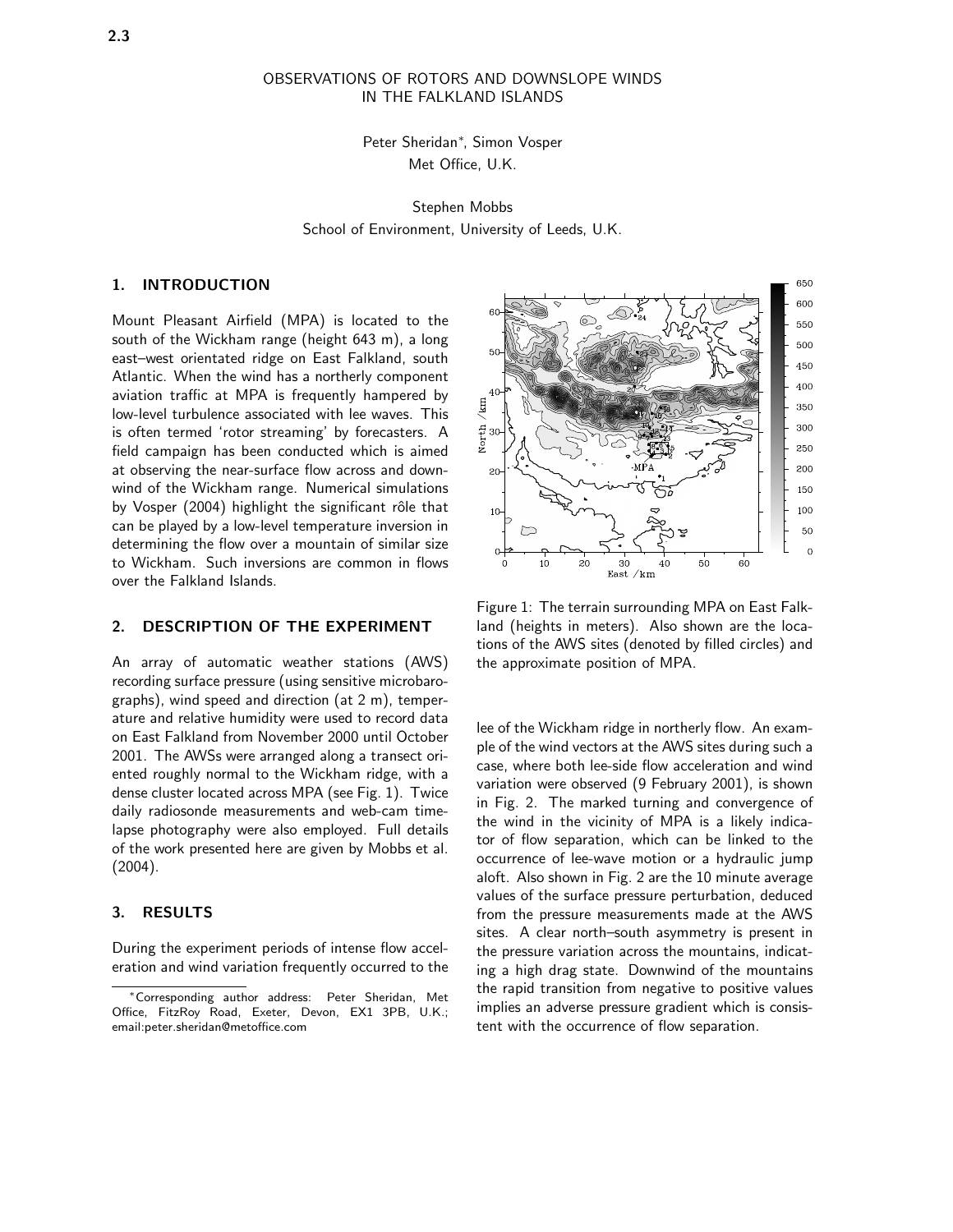An example of the cloud formations which are sometimes observed during rotor events is presented in Fig. 3. The structure of the cloud over the Wickham range indicates overturning and a primary vorticity component which is parallel to the ridge.



Figure 2: The 10 minute average wind vectors measured at the AWS sites at 1510 UTC on 9 February 2001. The lee-side flow is accelerated relative to that upwind, and exhibits a high degree of spatial variability. Also shown are the values of the 10 minute average surface pressure perturbation (denoted by the colored circles), deduced from the microbarograph measurements.

Typically, these rotor events were accompanied by a temperature inversion located close to the mountain-top height. In the radiosonde profiles, the frequency of such inversions and strong low-level stability in northerly flow is relatively high compared to other wind directions on East Falkland, indicating a climatological bias toward strong stability in northerly flow. The connection between stability and lee-side wind effects was investigated in a number of



Figure 3: A digital photograph of rotor cloud formation during 4 November 2000, taken looking north from MPA towards the Wickham range. Strong surface lee-side flow acceleration was observed around the time that this photograph was taken.

ways. For instance, the lee-side fractional speed-up at MPA,  $\Delta s$ , is defined,

$$
\Delta s = \frac{\overline{U} - U_{ref}}{U_{ref}},
$$

where  $\overline{U}$  is the average wind speed across the MPA AWS sites,  $U_{ref}$  is the 2 m wind speed at the most northern (i.e. upwind in northerly flow) AWS site. It may be shown using linear theory that  $\Delta s$  is expected to scale with the non-dimensional mountain height,  $NH/U_{ref}$ , where N is a depth averaged Brunt-Väisälä frequency calculated over the lowest 500 m of the radiosonde ascents and  $H$  is the mountain height. All radiosonde ascents obtained during northerly flow have been used to investigate the relationship between  $\Delta s$  and  $NH/U_{ref}$  and, as shown in Fig. 4, a clear correlation exists (correlation coefficient 0.75).

A recent numerical study by Vosper (2004) involving two-dimensional simulations of flow over an infinite ridge suggests that the behaviour of flows containing a strong temperature inversion is largely determined by two key non-dimensional parameters. The first of these is the Froude number,  $F_i$ , as defined for two-layer shallow water flow:

$$
F_i = \frac{U}{\sqrt{g'z_i}},
$$

where  $g' = g\Delta\theta/\theta_0$ ,  $\Delta\theta$  is the change in potential temperature across the inversion,  $\theta_0$  is a reference potential temperature,  $z_i$  is the inversion height and  $U$  is the upstream wind speed. The second nondimensional parameter is the ratio  $H/z_i.$  As shown in an accompanying paper by Vosper and Sheridan (P1.4) the occurrence of lee-waves on the inversion,